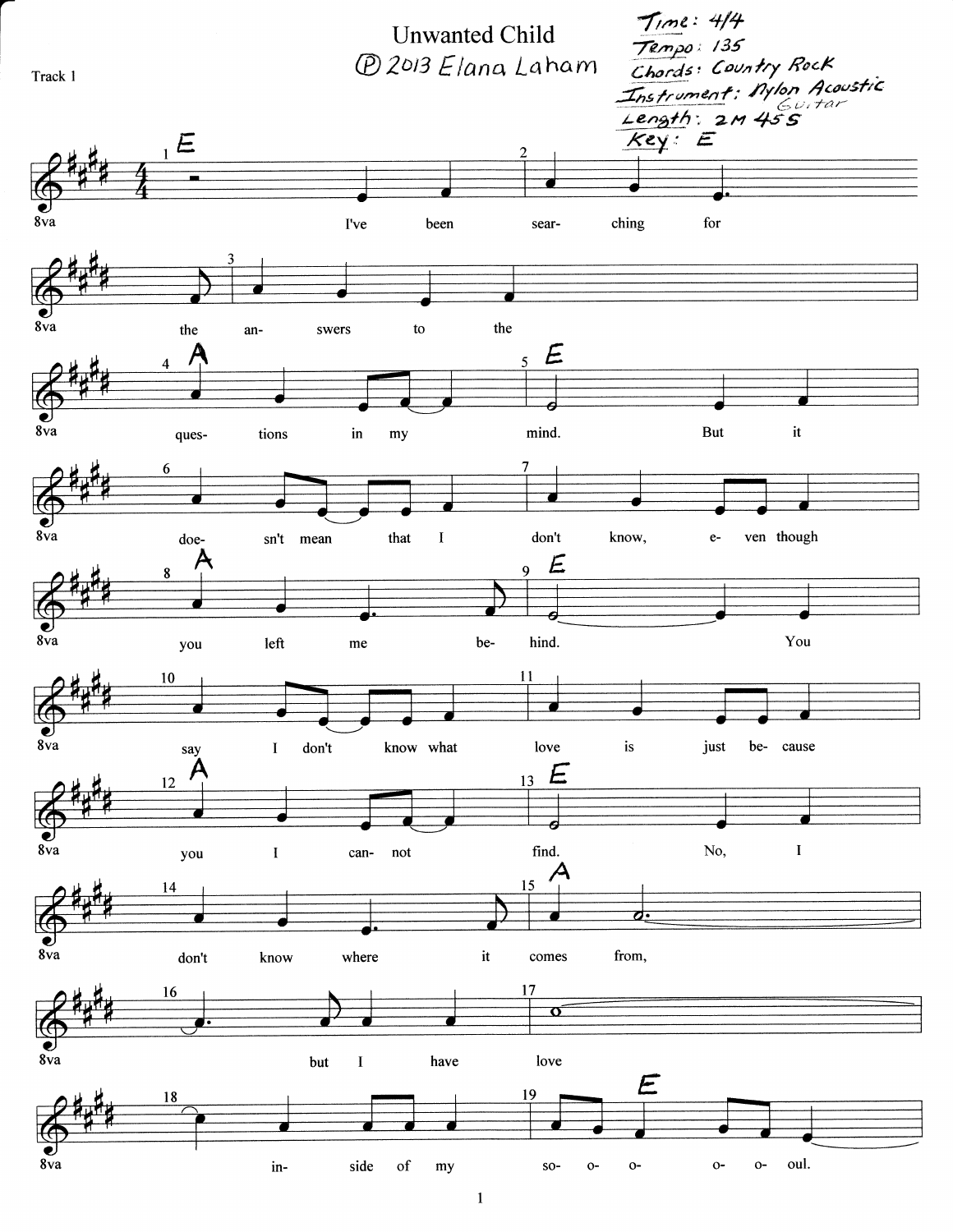## **Unwanted Child**

Track 1



 $\sqrt{2}$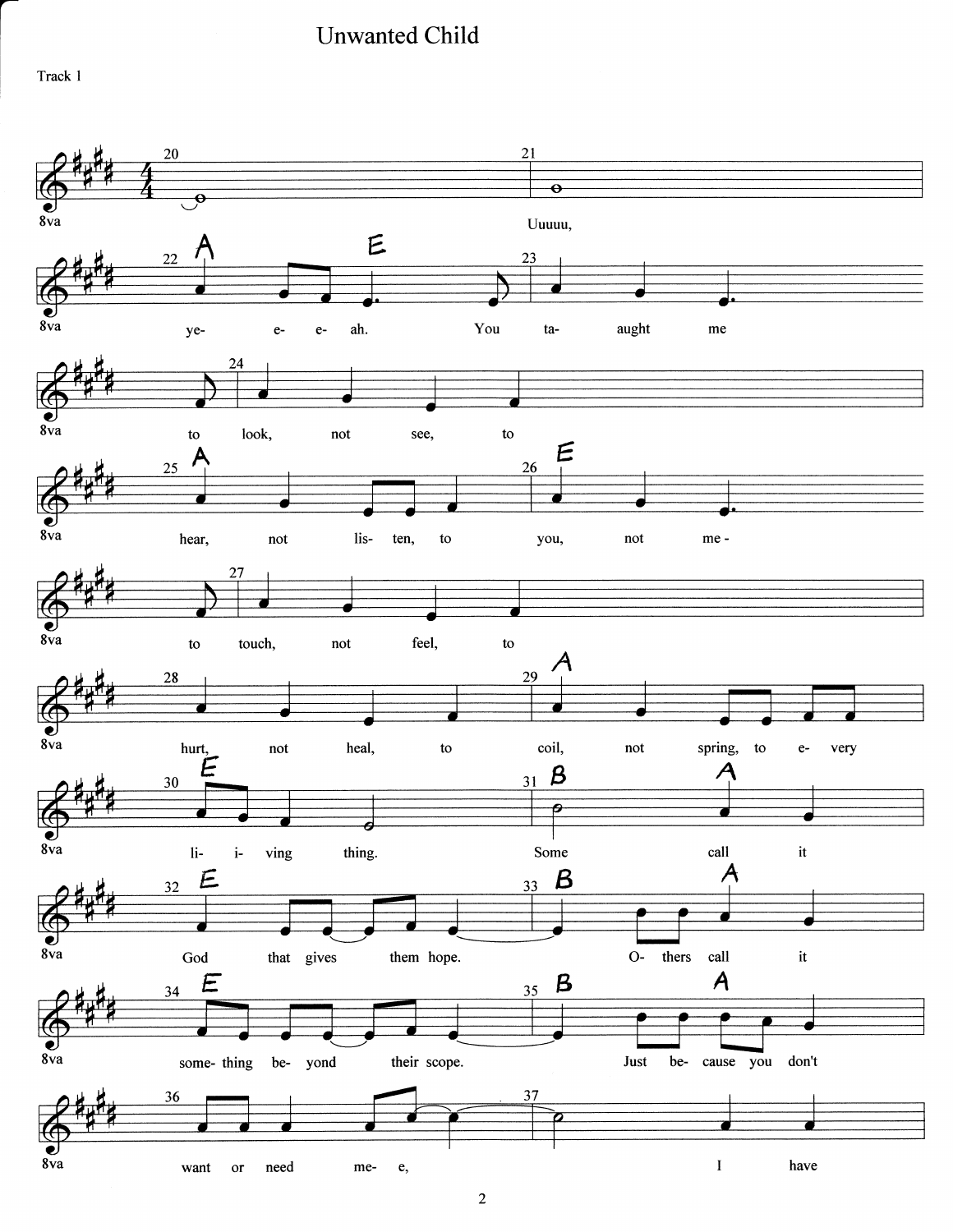## Unwanted Child

Track I

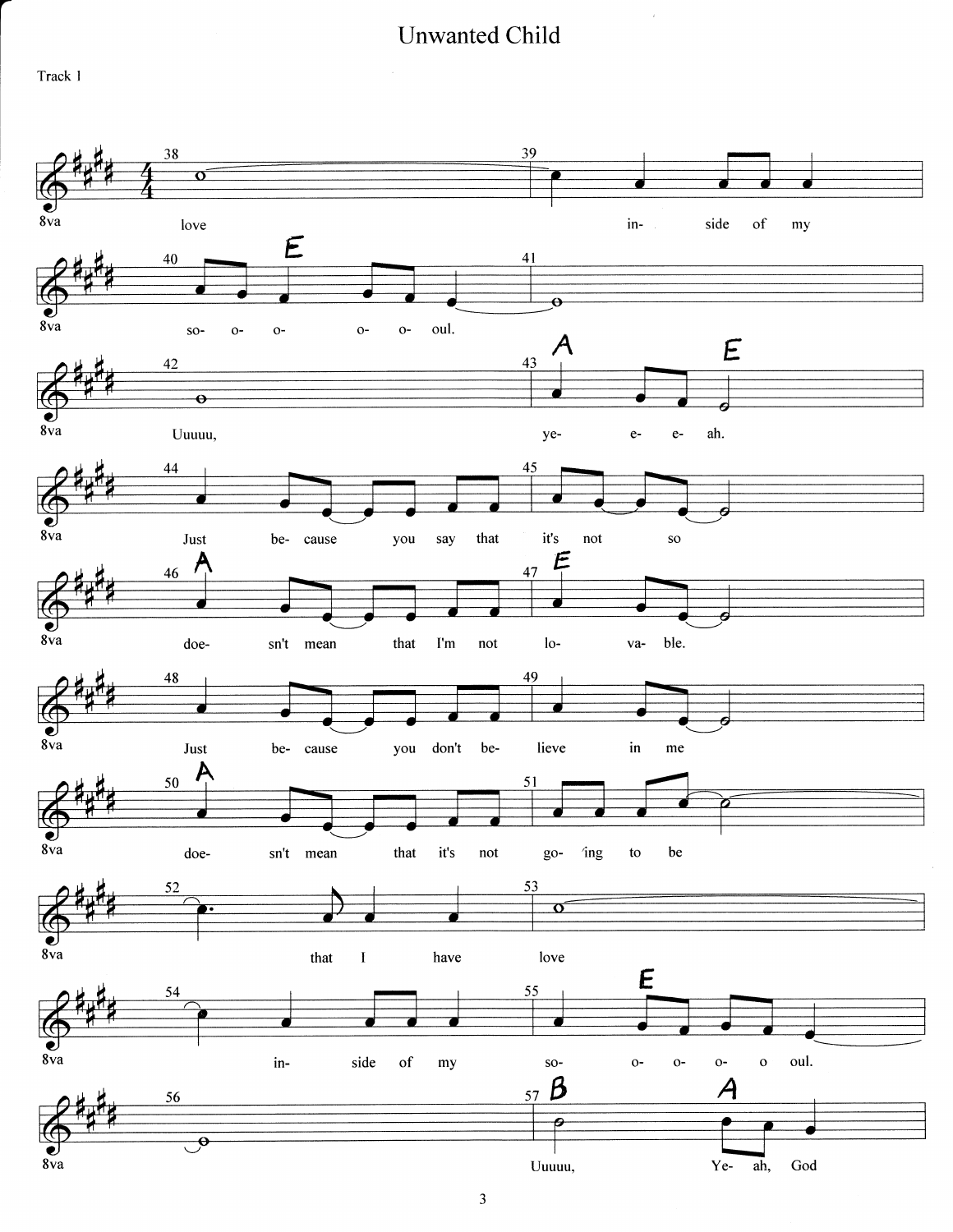IJnwanted Child

Track I

a